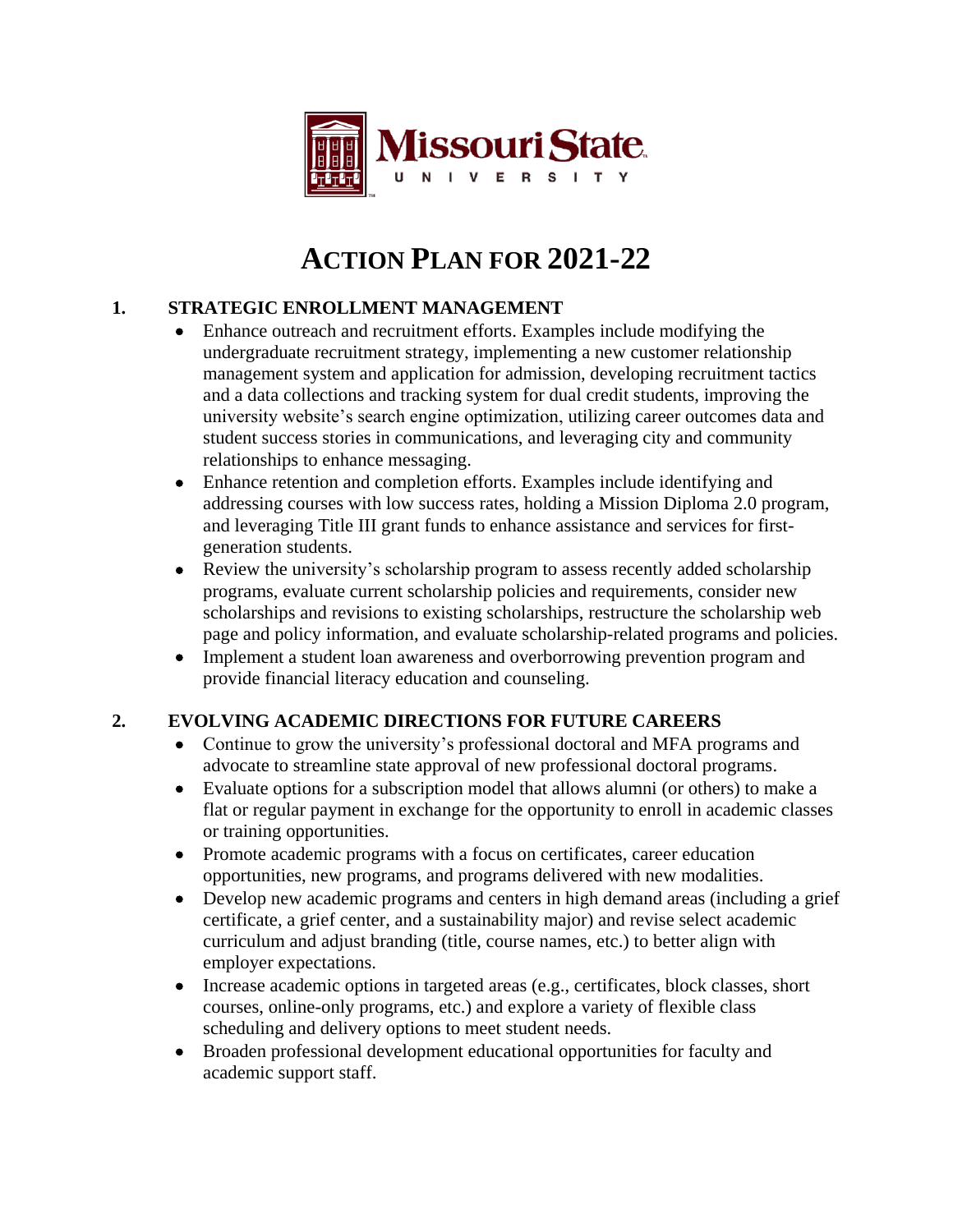Enhance interdisciplinary approaches in providing learning experiences that meet employer expectations, enhance the curriculum, and improve efficiency.

### **3. GLOBAL ENGAGEMENT**

- Continue implementation of the international student recruitment plan.
- Encourage the use of international virtual exchange and global classroom projects to expand opportunities for students to develop a global perspective and gain intercultural team skills.
- Resume education abroad programming with an emphasis on increased access for African American, Hispanic/Latino/Latinx, first-generation and Pell eligible students.
- Expand initiatives to promote interaction among international and domestic students in extracurricular activities, housing, and campus life.
- Identify opportunities for increased collaboration across units in support of international student success (safety, health, and wellness; academic success; intercultural development; practical experience; and community service).

#### **4. INCLUSIVE EXCELLENCE DRIVING UNIVERSITY SUCCESS**

- Improve access, retention and graduation of underrepresented students. Examples include encouraging collaboration between university programs that serve diverse students, improving individualized support for students with unique needs (childcare, mental health, etc.), evaluating opportunities to eliminate barriers for study abroad, internships, career fairs, and other high impact learning experiences, and leveraging opportunities created by college access programs and the university's multicultural resource center.
- Improve recruitment and retention of underrepresented faculty and staff. Examples include expanding mentorship programs, including community engagement and diversity, equity, and inclusion (DEI) work in the faculty tenure and promotion model, and including items in administrative assessments to address accountability for DEI.
- Evaluate opportunities to implement curricular changes related to DEI. Examples include expanding Bear POWER to a four-year program and growing academic partnerships with HBCUs.
- Enhance the university's DEI influence and impact on campus and in the community through training and education, developing new and expanding existing partnerships, and creating opportunities for diverse engagement.

#### **5. COMMUNITY LEADERSHIP AND PARTNERSHIPS**

- Develop new partnerships and expand existing partnerships with stakeholders to address matters impacting our community (e.g., poverty, health, access to news and information, etc.).
- Centralize internship development, marketing, and promotion to match students with organizations and businesses in the community.
- Develop opportunities to connect faculty, staff, and students across campus to the university's economic development resources and community partnership work.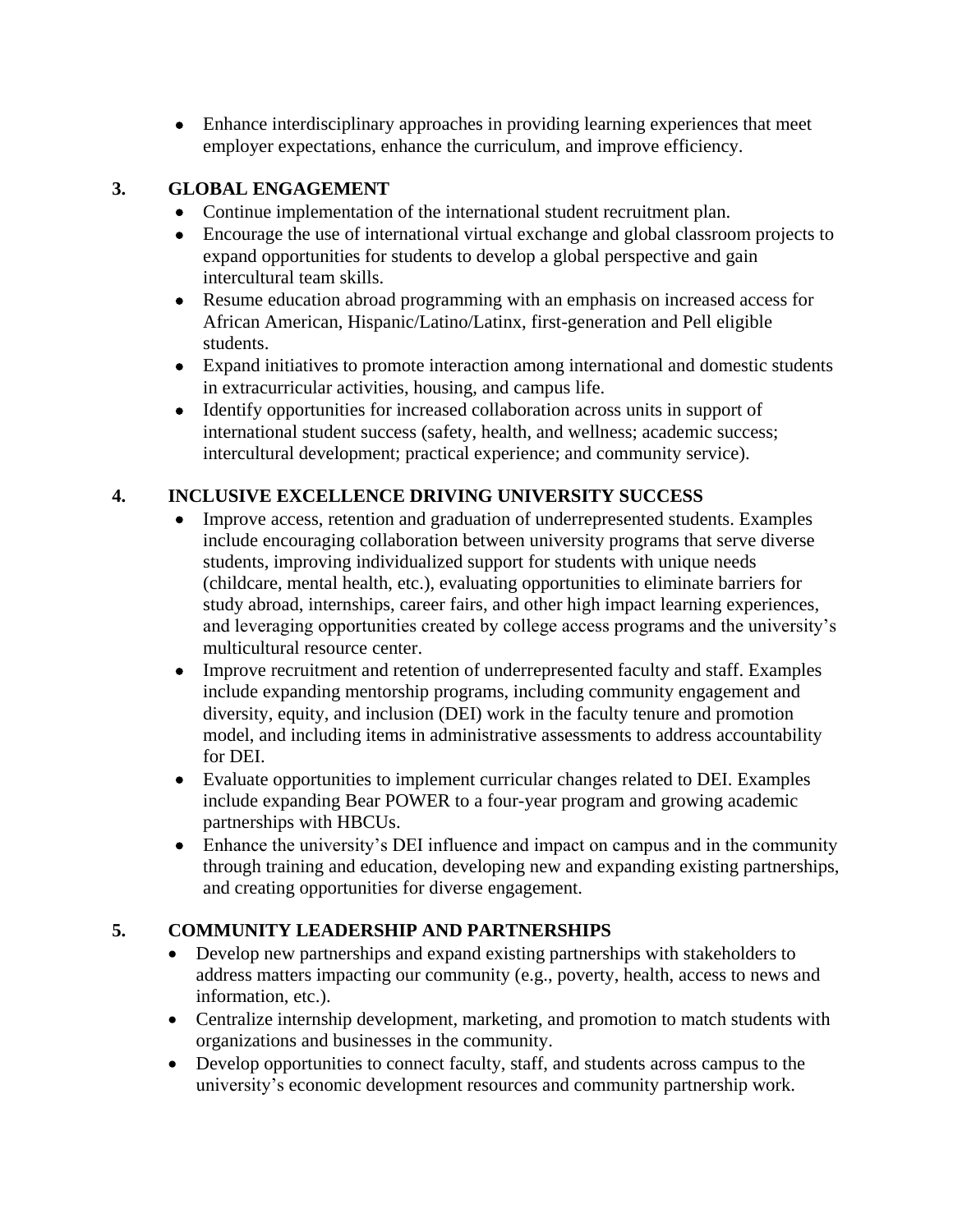- Develop and implement strategies to recruit and support teachers in rural schools and reestablish community learning centers in rural communities.
- Establish the Missouri Cybersecurity Center of Excellence in IDEA Commons.
- Continue to expand the university's economic development activities in IDEA Commons by expanding the efactory Corporate Partner Program and the number of Corporate Affiliates at the Blunt Center, increasing economic development collaboration throughout southwest Missouri, and creating new opportunities for free business training and services.

## **6. INFRASTRUCTURE AND FUNDING**

- Continue to raise private funds through the Onward Upward campaign.
- Manage HEERF and other COVID relief and stimulus allocations to the university.
- Maintain external funding at \$55 million or more annually through private support, grants, and sponsored contracts.
- Prioritize employee compensation in the university's budgeting process.
- Manage university finances to further the university's mission and achieve the objectives established by the Board of Governors. Examples include developing a strategy for university reserve funds, evaluating bonding opportunities, advocating for state and federal operating and capital funds, and maximizing efficiency.
- Advance facility projects indicated on the facility master plan. Examples include the Multicultural Resource Center, the Blunt Center expansion, the Darr Agricultural Center facility expansion, Ann Kampeter Health Sciences Hall, the John Goodman Amphitheatre, the Grand Street underpass, and the Ozarks Health and Life Sciences Center.
- Manage and enhance the university's computer services, networking, telecommunications, and information security infrastructure, services, and training.

# **7. ATHLETICS**

- Compete for conference championships in men's soccer, baseball, football, volleyball, women's basketball, and men's basketball with an overall goal to be in the top 3 in the MVC All-Sport trophy standings.
- Maintain a balanced budget, increase revenues (ticket sales, fundraising, licensing and corporate sponsorships), and increase the number of concerts and performing arts events.
- Encourage student-athletes and athletics staff to receive the COVID-19 vaccine with a target vaccination rate of 85%.
- Comply with all NCAA rules with no significant violations and implement NCAA and conference name, image, and likeness requirements.
- Maintain a 3.0 overall grade-point average and a 930 APR score (with an aspirational goal of a 970 APR) in all sports.
- Continue to implement the BearsUnite diversity, equity, and inclusion program.
- Secure a new naming for the arena.
- Create an athletics master plan for facilities.